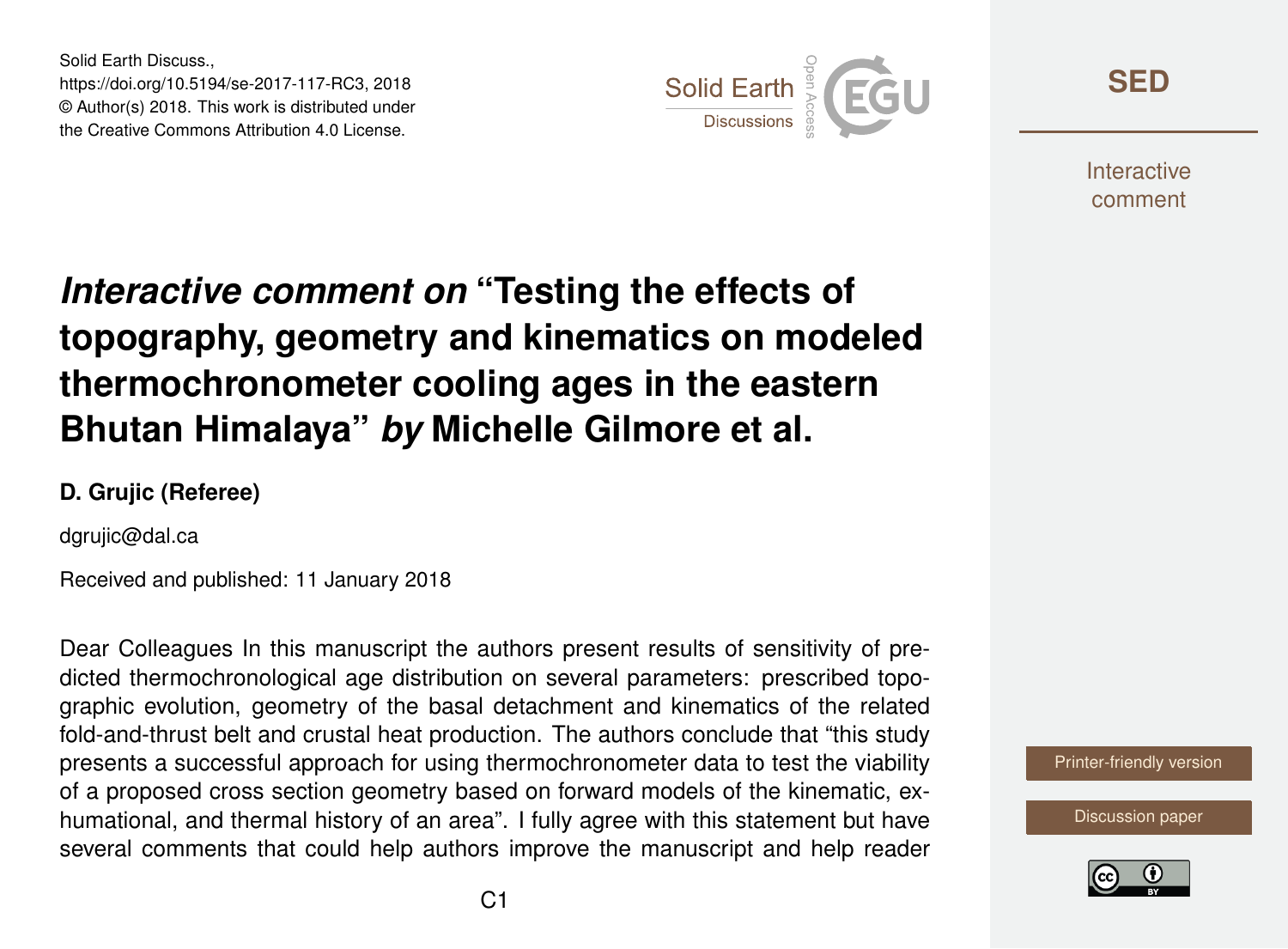better evaluate the contributions. I concur with the comments by referee #1 and try not to repeat them here. I apologise for several self-citations, but my research group has been working in the area and applying similar research techniques since couple of decades.

General Comments 1. The general limitation of the kinematic models is that the geometry and kinematics is prescribedâ ATtherefore despite their best efforts dependent on authors' interpretation. I agree that this is still the best approach to interpret the spatial pattern of thermochronological data, and couple of authors of this manuscript have made significant progress with their previous publications (McQuarrie and Ehlers, 2015) in reducing these limitations. Unfortunately, the additional problem with the Pecube is that it cannot generate simultaneous movement on faults with opposite sense of slip. In the Himalaya, and in particular for the GHS, the cooling and exhumation were affected by the simultaneously motion along the MHT at the base and the South Tibetan Detachment (STD) at the top. The STD in the eastern Himalaya was active as a ductile shear zone until 11 Ma, which is half of the period of the here presented experiments. Could the "tectonic denudation" affect the cooling pattern of the northern part of the section?

2. The shape of isotherms and their effect on the cooling rates. Himalaya are an active contractional orogen, therefore, the isotherms are deformed and the geothermal gradient is not constant in space and time. Was this accounted for in the experiments when calculating the eroded material or when calculating the exhumation rates? For example the same rock uplift rate, minus same surface erosion rate will not yield the same cooling rate. Therefore because the exhumation rates are based on thermochronology, i.e., cooling rates, thermochronological data cannot be simply converted into exhumation rates based on an assumed geothermal gradient. The exhumation rates will depend on local instantaneous geothermal gradient at different times. This is not discussed in the manuscript. 3. The authors write that they have performed a sensitivity analysis. However they have performed a limited number of experiments changing one or two

## **[SED](https://www.solid-earth-discuss.net/)**

**Interactive** comment

[Printer-friendly version](https://www.solid-earth-discuss.net/se-2017-117/se-2017-117-RC3-print.pdf)

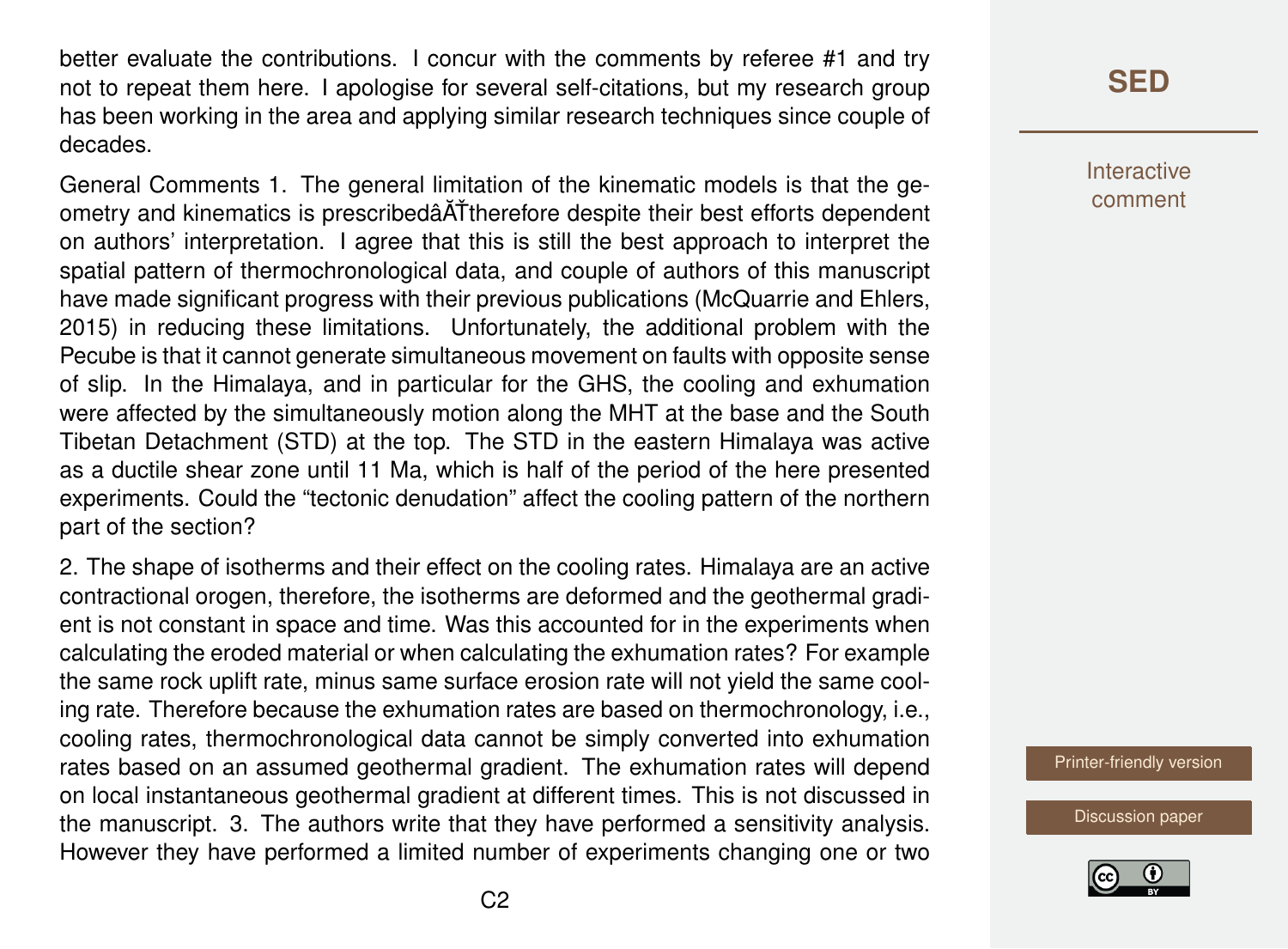parameters at the time (I concur with the related comments by referee #1). However it would have been better to perform a systematic search through the parameter "space" by providing the ranges of variables and searching for the most optimal value – the lowest misfit. I agree that this is a very time consuming approach, which requires tens of thousands of experiments. However this is the only approach that can provide a statistically relevant evaluation of any of the parameters. Pecube produces posterior probability density functions (PPDFs) for each model parameter, (Braun, J., P. Van Der Beek, P. Valla, X. Robert, F. Herman, C. Glotzbach, V. Pedersen, C. Perry, T. Simon-Labric, and C. Prigent (2012), Quantifying rates of landscape evolution and tectonic processes by thermochronology and numerical modeling of crustal heat transport using PECUBE, Tectonophysics, 524-525, 1–28, doi:10.1016/j.tecto.2011.12.035.âA˘´l) I admit that I do not know if this can be implemented by the technique presented here (combination of Pecube thermokinematic modeling and Move kinematic modeling). 4. The GHC is not a trust sheet-the rocks in this lithotectonic units were affected by pervasive and heterogeneous ductile deformation. Similarly the MCT is not a fault but a several kilometers thick ductile shear zone with mylonites derived both from footwall block rocks and the hanging wall block rocks. All these rocks deformed as viscoelasto-plastic thermally activated materials and ought to be modeled as such not as Mohr-Coulomb materials. I do not question the applicability of cross section balancing and thermokinematic modeling for the rocks and structures that were dominantly deformed as the latter mechanisms. Therefore the particle displacement paths were not as simple as implemented by thermal-kinematic models. In conclusion, these models are applicable for the period after the cessation of pervasive ductile deformation. This is regardless weather the lithotectonic unit was emplaced according to the channel flow tectonic mode or to the classical fold nappe mode. In either case the pervasive ductile deformation occurred before the thermochronological record used here. Finally, the thermochronological data presented here and available in general cannot constrain the tectonic processes that occurred before them. 5. The authors analyse and discuss the effect of the thermophysical properties of the rocks on the spatial pattern of cooling

#### **[SED](https://www.solid-earth-discuss.net/)**

Interactive comment

[Printer-friendly version](https://www.solid-earth-discuss.net/se-2017-117/se-2017-117-RC3-print.pdf)

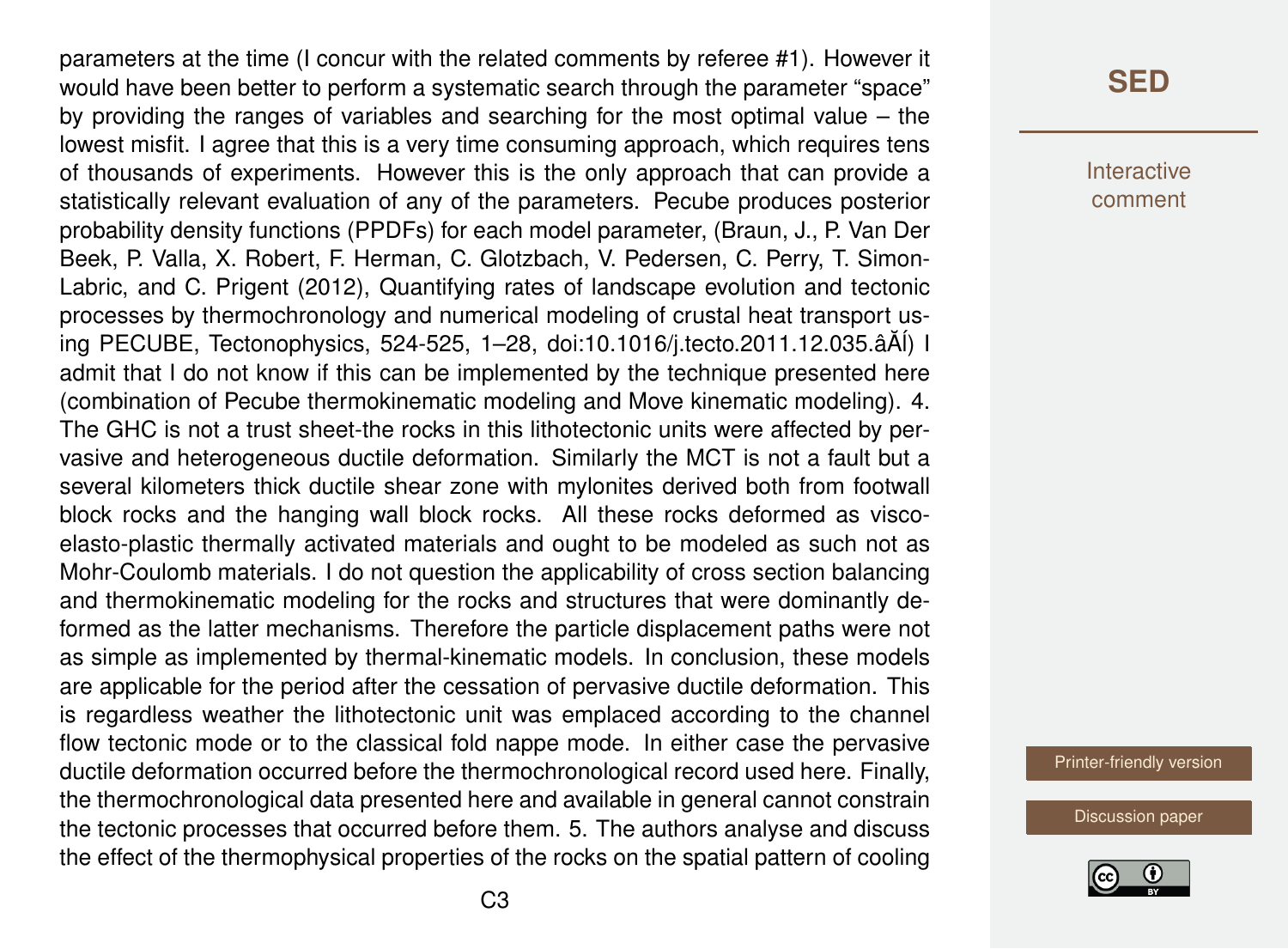ages. However only the values of heat production were changed (2 and 4  $\mu$ W/m3). However the thermal properties control the Péclet number, which dictates how strongly are the isotherms deflected because of the thrusting. This furthermore implies that the thermal properties have to include the study of sensitivity on thermal conductivity, heat capacity and density of the rocks.

Specific Comments 1. Valla et al. [2010] have shown that relief development must be 2–3 times faster than the background exhumation/erosion rate to be recorded and quantitatively extracted from thermochronological data. Valla, P., F. Herman, P. A. van der Beek, and J. Braun (2010), Inversion of thermochronological age-elevation profiles to extract independent estimates of denudation and relief historyâ $\tilde{A}$ TI: Theory and conceptual model, Earth Planet. Sci. Lett., 295, 511–522. Please comment in your manuscript in the relevant places. 2. What is the evidence in the field (i.e., petrological) for the burial by Kakhtang thrust? Kakhtang thrust appears very steep therefore the burial rate might not be high. In addition the KT emplaced some of the hottest rocks in the Himalaya therefore the isotherms might have been disturbed during its activity, in other words heating and cooling does not need to imply burial and exhumation. 3.

Technical corrections a) Vertical uplift and vertical exhumation. Both rock and surface uplift and exhumation concern the vertical component of the particle displacement (in three different reference frames). Therefore word vertical is superfluous. However one must make difference between rock uplift and surface uplift, in particular in an article like this one where both processes are discussed. Please adhere strictly to the definitions by England and Molnar, 1990. Surface uplift, uplift of rocks, and exhumation of rocks. Geology, 18(12), pp.1173-1177. b) There is no process named "surface radiogenic heat production". Please correct the wording accordingly in the entire document.

All the above comments and further technical comments are in the annotated file.

Please also note the supplement to this comment: <https://www.solid-earth-discuss.net/se-2017-117/se-2017-117-RC3-supplement.pdf>

### **[SED](https://www.solid-earth-discuss.net/)**

Interactive comment

[Printer-friendly version](https://www.solid-earth-discuss.net/se-2017-117/se-2017-117-RC3-print.pdf)